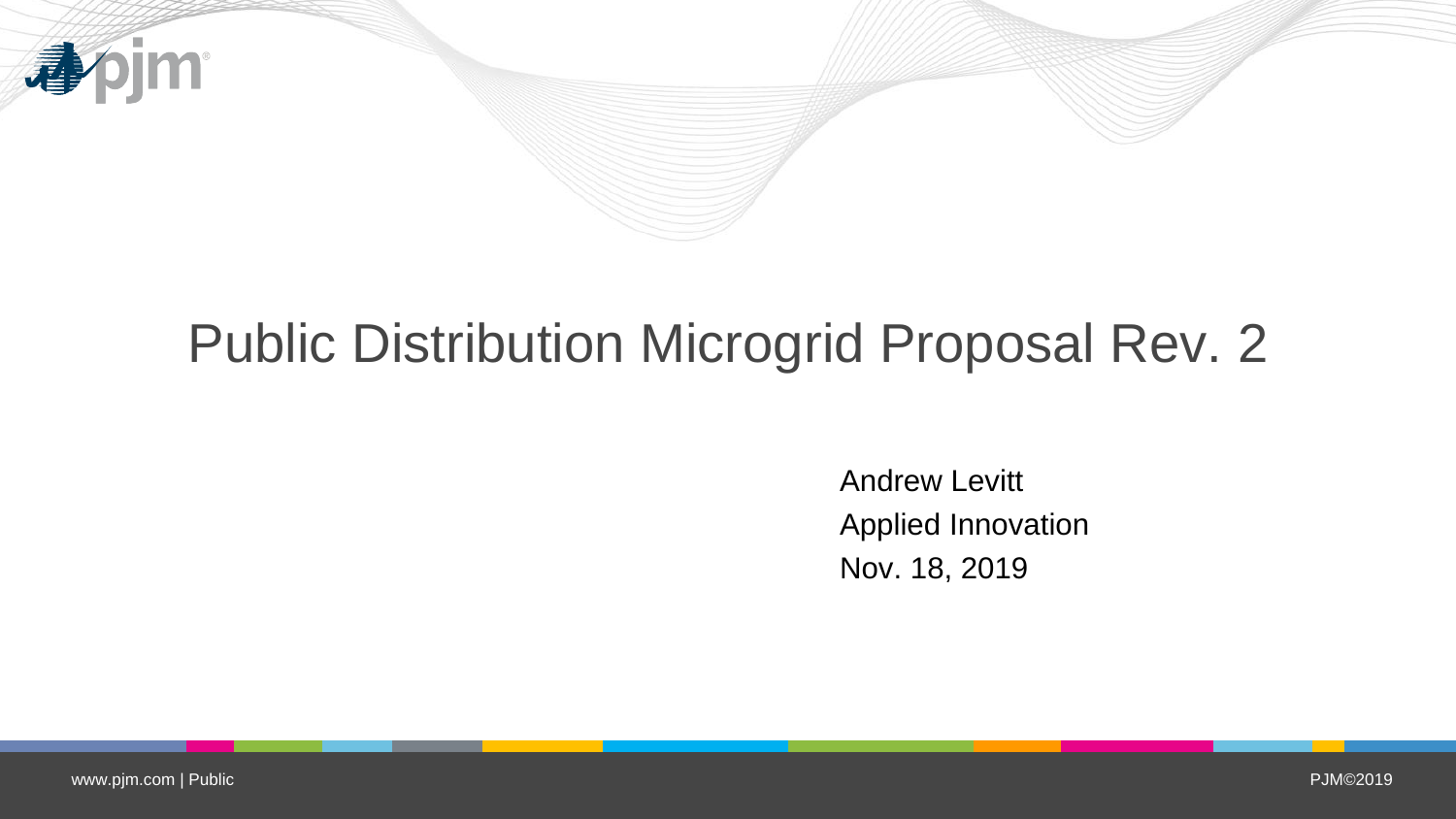



- "Utility Microgrid"  $\rightarrow$  "Public Distribution Microgrid"
	- Clarify the microgrid is limited to distribution
	- Clarify limitation in "Public Distribution Microgrid" definition as well: "*A Public Distribution Microgrid may not include any NERC Bulk Electric System components nor any Transmission Facilities*."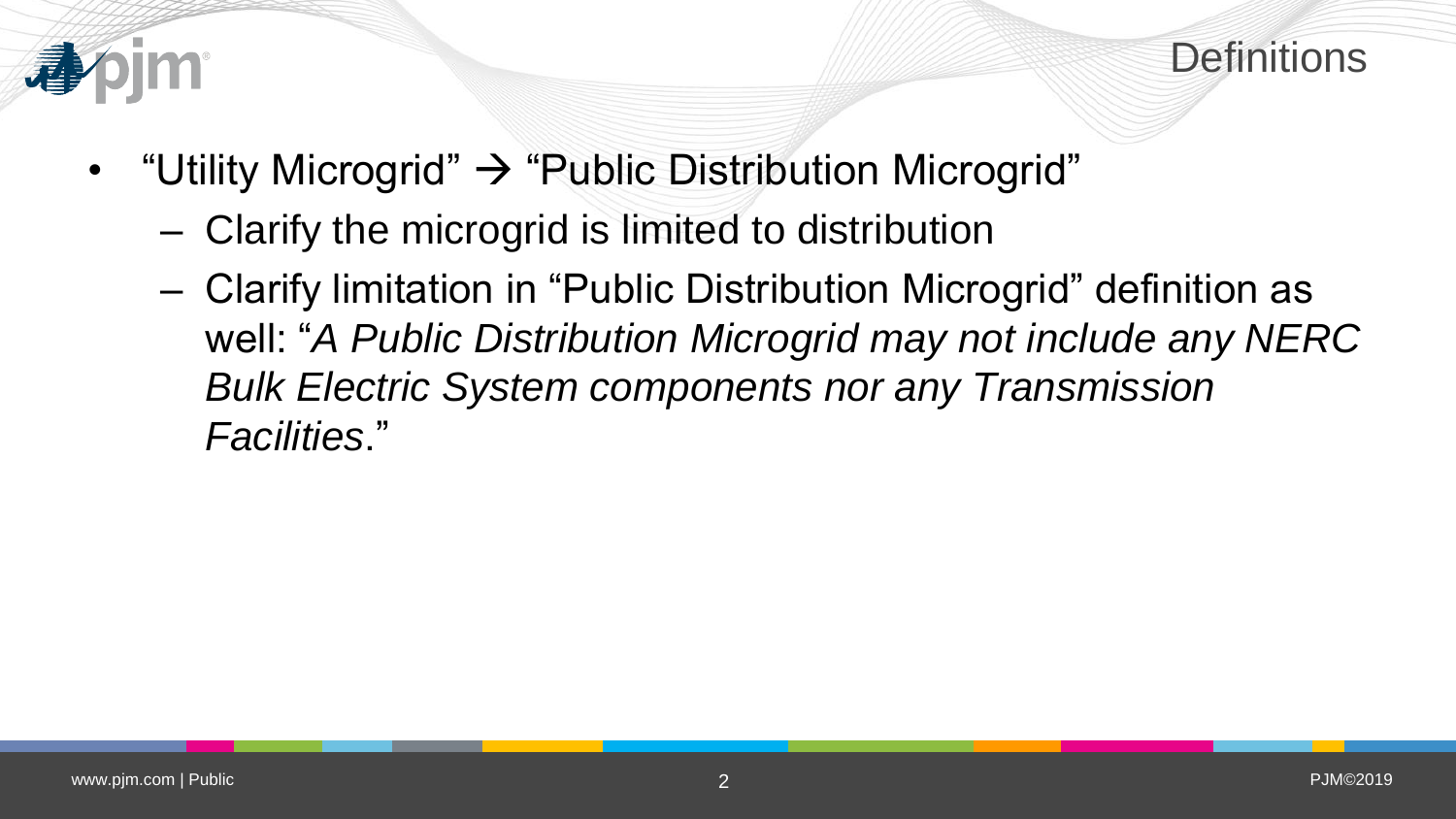

More Detail on Ancillary Services While Islanded

"When in island mode, an operator of a Public Distribution Microgrid Generator shall de-assign it from any existing Ancillary Services commitments (performance will be assessed as normal), and shall ensure it is not assigned for ancillary services for future intervals unless it is certain it will not be islanded in those intervals."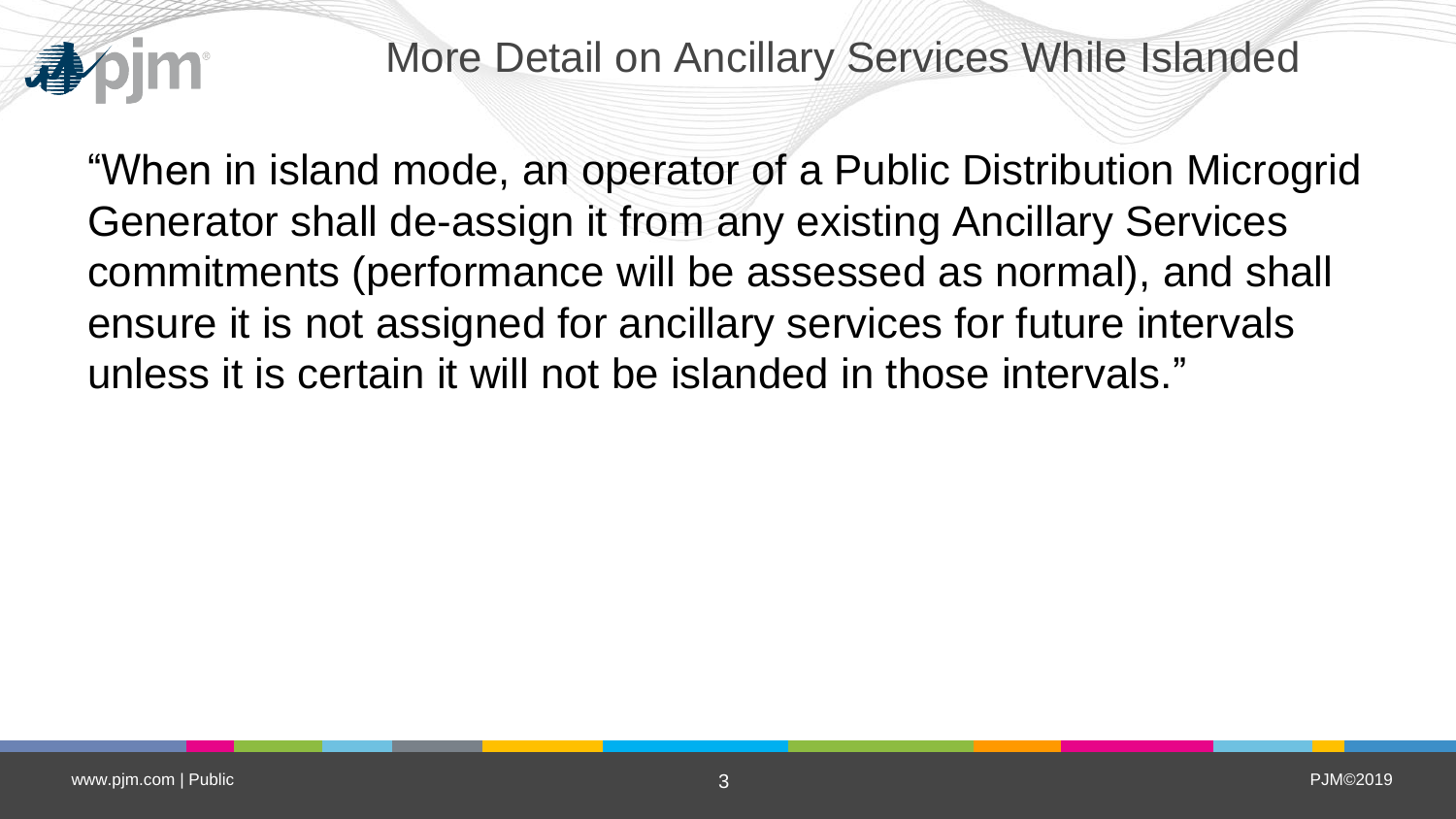

# Delete Operational Requirements

DERS drafted a set of operational requirements that apply to the Microgrid Operator, i.e. the distribution utility (note the generator generally does not control the microgrid):

• A Utility Microgrid Operator may not "Economically island". The only acceptable reasons for the Utility Microgrid Operator to island include:

1. An emergency situation on the distribution and/or transmission system, or a situation impacting system restoration;

2. An emergency situation on the transmission system, as defined by PJM Emergency Procedures, in which load shedding action is directed by PJM

3. Emergency declaration by appropriate local, state, or federal authority

4. Testing

5. Distribution facility maintenance

After islanded, a Utility Microgrid Operator must reconnect the Utility Microgrid as soon as reasonably possible.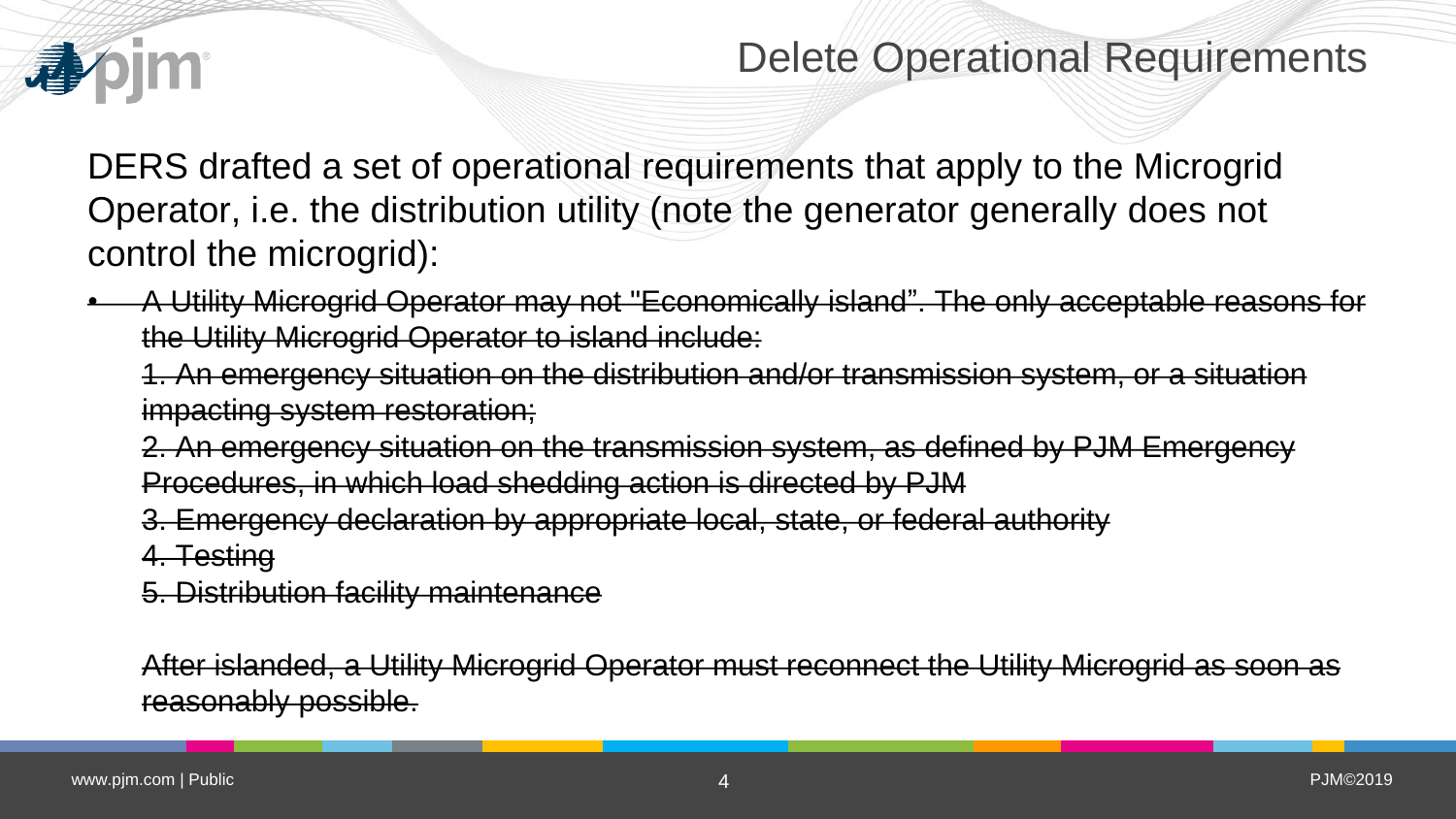

## Delete Operational Requirements

- Delete operational requirements:
	- Distribution utilities today can and do disconnect and reconfigure feeders as deemed necessary, including when wholesale generation is present.
- Note: Transmission utilities switching ops: must notify PJM.
- Shift to emphasis on notification requirements (below).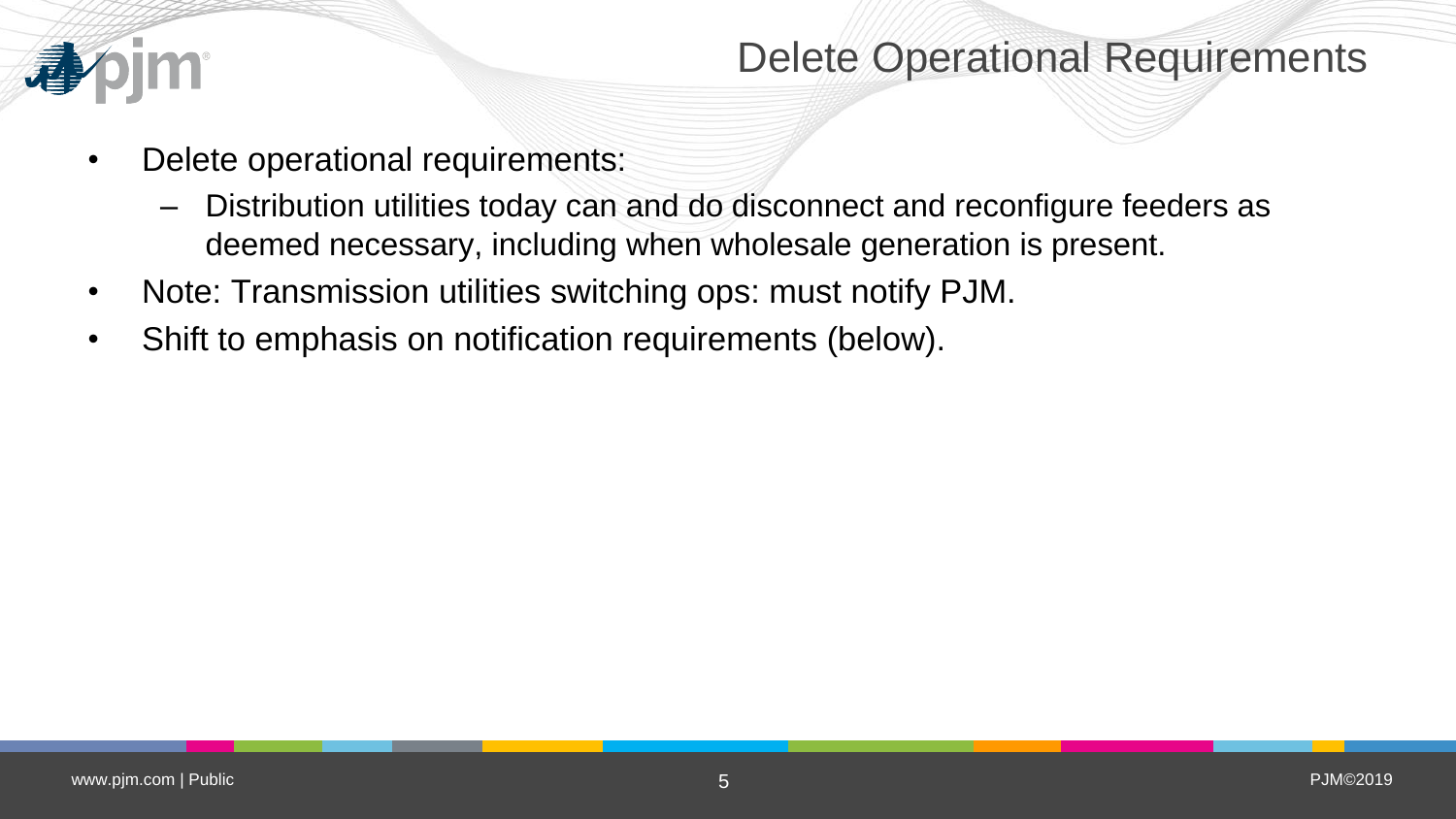# Notification Requirements

- "A Public Distribution Generator shall notify PJM of the start and end of an islanded condition as soon as practicable, based on if and when it is aware of it. This could include advance notification of planned or scheduled islanding, real time notification of actual islanding, and ex-post data on islanding.
- If possible, a Public Distribution Microgrid Operator should notify a Public Distribution Generator, the Interconnected Transmission Owner, and PJM of the start and end of an islanded condition as soon as practicable."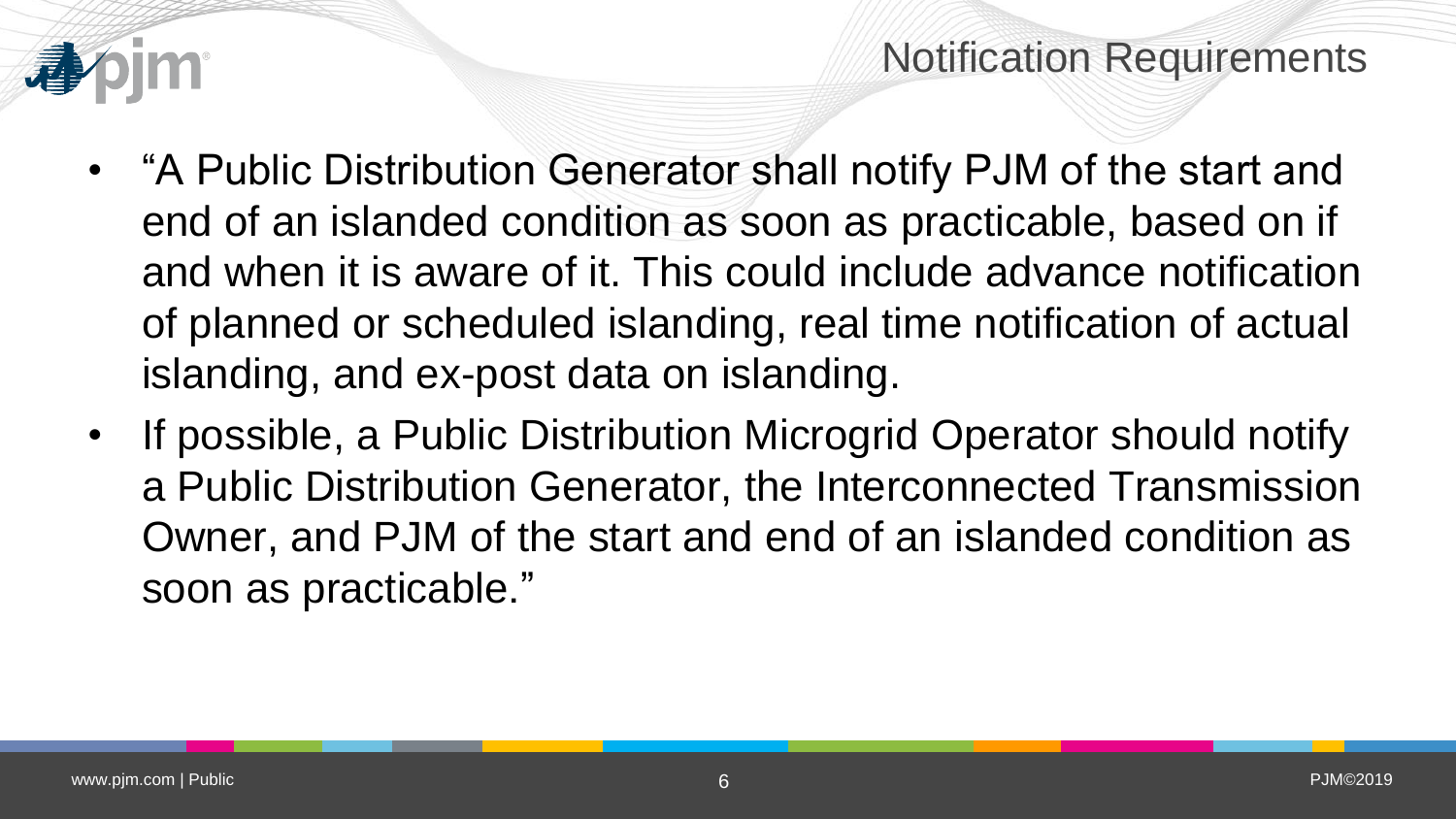

- A Public Distribution Generator shall meet existing telemetry requirements for all PJM generators. In addition, if it has realtime data on whether it is islanded or not, it shall provide that data to PJM.
- A Public Distribution Microgrid Operator should provide to Public Distribution Generators the real-time status of any switching and/or relay that indicates the status of the Utility Microgrid (i.e.. Open, closed, island, etc.).